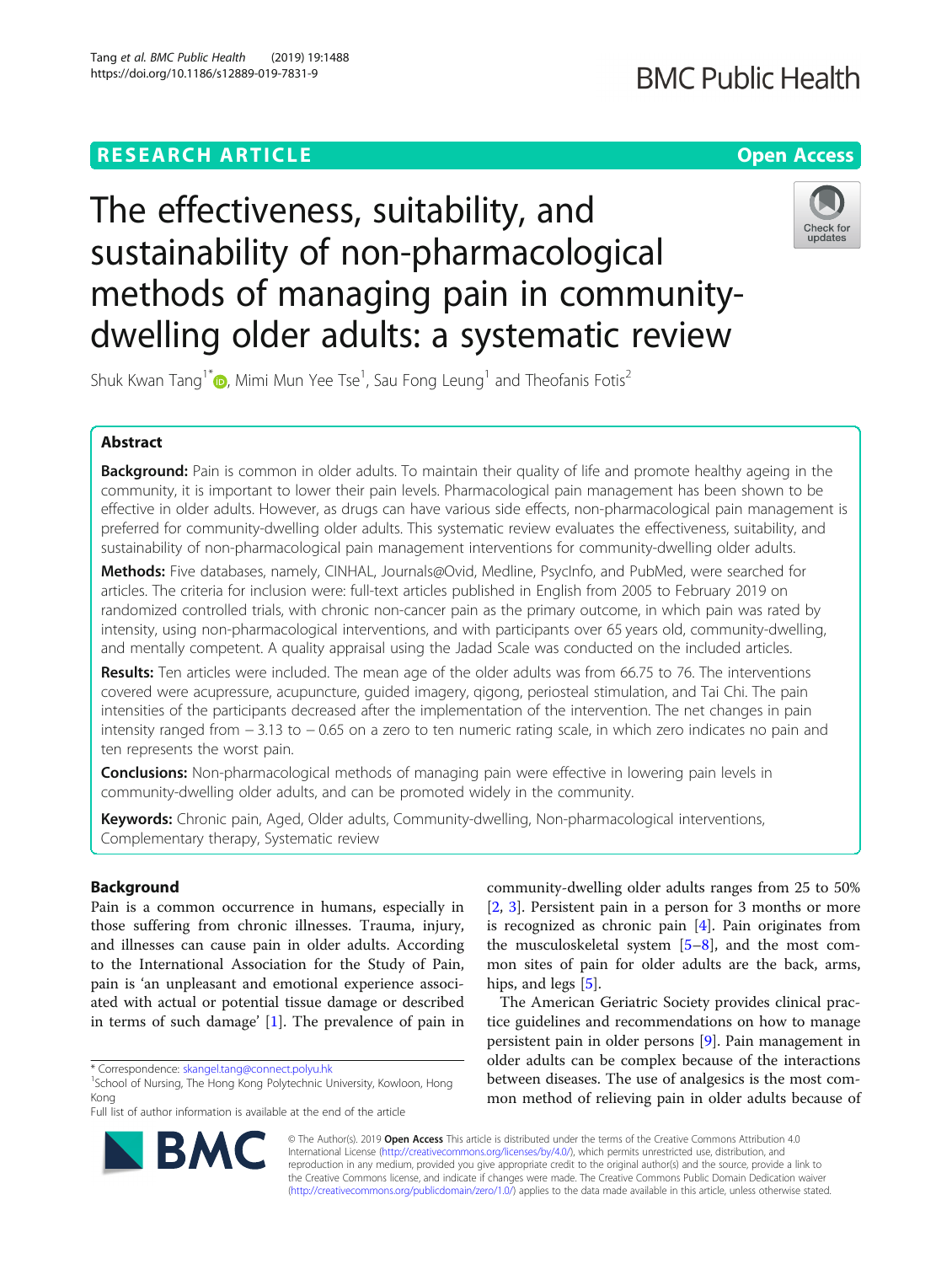its effectiveness. When analgesics are prescribed and adjusted, special consideration and warnings have to be given to older persons who might be susceptible to the adverse effects of the analgesics [\[9](#page-8-0), [10](#page-8-0)]. The following are some common adverse effects of analgesics. Gastrointestinal bleeding, oliguria, fluid retention, decreased excretion of sodium, renal failure, and prolonged bleeding can result from the use of non-steroidal antiinflammatory drugs. Delirium, constipation, nausea, pupil constriction, and respiratory distress are the most common adverse effects brought about by morphine [[11](#page-8-0), [12\]](#page-8-0). In addition, changes in body composition, advanced age, and comorbidities can affect the pharmacokinetics and pharmacodynamics of the analgesics. The physiological changes related to ageing can affect an individual's absorption, excretion, and response to the analgesics. The pain reduction effect can be less than expected [[13](#page-8-0)].

To lower the chances of developing adverse effects from the analgesics and to improve pain control in older adults, it has been suggested that non-pharmacological interventions be used in combination with analgesics [\[9](#page-8-0), [14\]](#page-8-0). Non-pharmacological interventions for pain management are 'a number of physical and psychologic treatment modalities that often require active participation' [\[9](#page-8-0)]. Examples of non-pharmacological interventions include exercise programmes and education programmes for patients and their caregivers [\[9](#page-8-0), [14](#page-8-0)]. Such interventions can build self-reliance and a sense of control over pain, and it is suggested that they are 'an integral part of the approach to the management of any persistent pain problem' [[9](#page-8-0)]. Older adults accept pain as part of the ageing process and tend not to use medication to reduce pain levels [[9,](#page-8-0) [15\]](#page-8-0). Non-pharmacological interventions can thus be an alternative choice for older adults who fear the side effects of analgesics.

A pain assessment is simple to perform and is a reliable way of obtaining information about the pain condition of older adults, especially when the older adults self-report their pain condition  $[16, 17]$  $[16, 17]$  $[16, 17]$  $[16, 17]$ . A pain assessment is 'a fundamental process' that should be conducted before and after an intervention  $[18]$  $[18]$ . Reducing the intensity of a person's pain can be a way of measuring the effect of the intervention on pain levels. It is also essential to evaluate the suitability and sustainability of an intervention. Suitability refers to 'the quality of being right or appropriate for a particular person, purpose or situation' [[19\]](#page-8-0). It is often assessed by obtaining the perceptions and views of the targeted population on the interventions or assessment tools [\[20](#page-8-0)–[22\]](#page-8-0). Sustainability is 'the ability to be maintained at a certain rate or level' [[23\]](#page-8-0). It 'requires its own evaluation, apart from and usually after, an evaluation has shown positive results for the programme intervention itself' [\[24\]](#page-8-0). Sustainability

refers not only to the effects of the interventions, but also to whether organizations continue to implement the interventions even after the end of the study period. However, there is no consensus on how sustainability should be defined or measured.

Reviews of the literature on the effectiveness of nonpharmacological interventions for managing pain in older adults have previously been conducted. The authors of these reviews have presented a general picture of how pain in older adults can be managed using appropriate pain assessments, analgesics, and nonpharmacological interventions [\[25](#page-8-0)–[30\]](#page-8-0). However, the studies that were included in these reviews were not specifically targeted at community-dwelling older adults [[26,](#page-8-0) [29,](#page-8-0) [30](#page-8-0)]. Thus, the reviews lack sufficient information to evaluate and compare the effectiveness of the interventions in reducing pain intensity [\[25](#page-8-0), [29\]](#page-8-0). Also, they did not discuss the suitability and sustainability of the interventions. The literature reviews also included quasiexperimental studies, pilot studies, case studies, doctoral theses, and unpublished articles [\[26](#page-8-0)–[29](#page-8-0)]. Some literature reviews were published from the 1930s to the 2010s, and therefore could not reflect recent innovations, trends, and up-to-date information on pain management for older adults [[27](#page-8-0), [29](#page-8-0), [30\]](#page-8-0). An appraisal of the quality of the included articles was not performed, and there may also have been some bias in the selection of these articles. Thus, it is difficult to determine the quality of these literature reviews [[25](#page-8-0)–[27](#page-8-0), [29](#page-8-0)]. The authors of the reviews did not adopt guidelines for conducting the literature reviews and presenting the findings [[25](#page-8-0)–[30](#page-8-0)]. Thus, for the present systematic review of nonpharmacological methods of managing pain in community-dwelling older adults, it was essential to identify and appraise the current relevant literature and to provide evidence on the quality of the care delivered to the community-dwelling older adults, as well as to fill in the gaps identified in the previous literature reviews.

This systematic review included articles from 2005 to February 2019, and adopted the Preferred Reporting Items for Systematic Reviews and Meta-Analyses (PRISMA) format to guide the process of searching for articles and writing the report. It is comprised of a 27 item checklist and a four-phrase flow diagram to 'help authors report a wide array of systematic reviews to assess the benefits and harms of a healthcare intervention' [[31,](#page-8-0) [32](#page-8-0)]. PRISMA can help to ensure that systematic reviews and meta-analyses are reported in a transparent and complete manner, and can guide authors in assessing the strengths and weaknesses of interventions in a systematic review [\[31](#page-8-0)]. The present systematic review includes recently published and up-to-date studies on non-pharmacological interventions for managing pain in community-dwelling older adults. Since the participants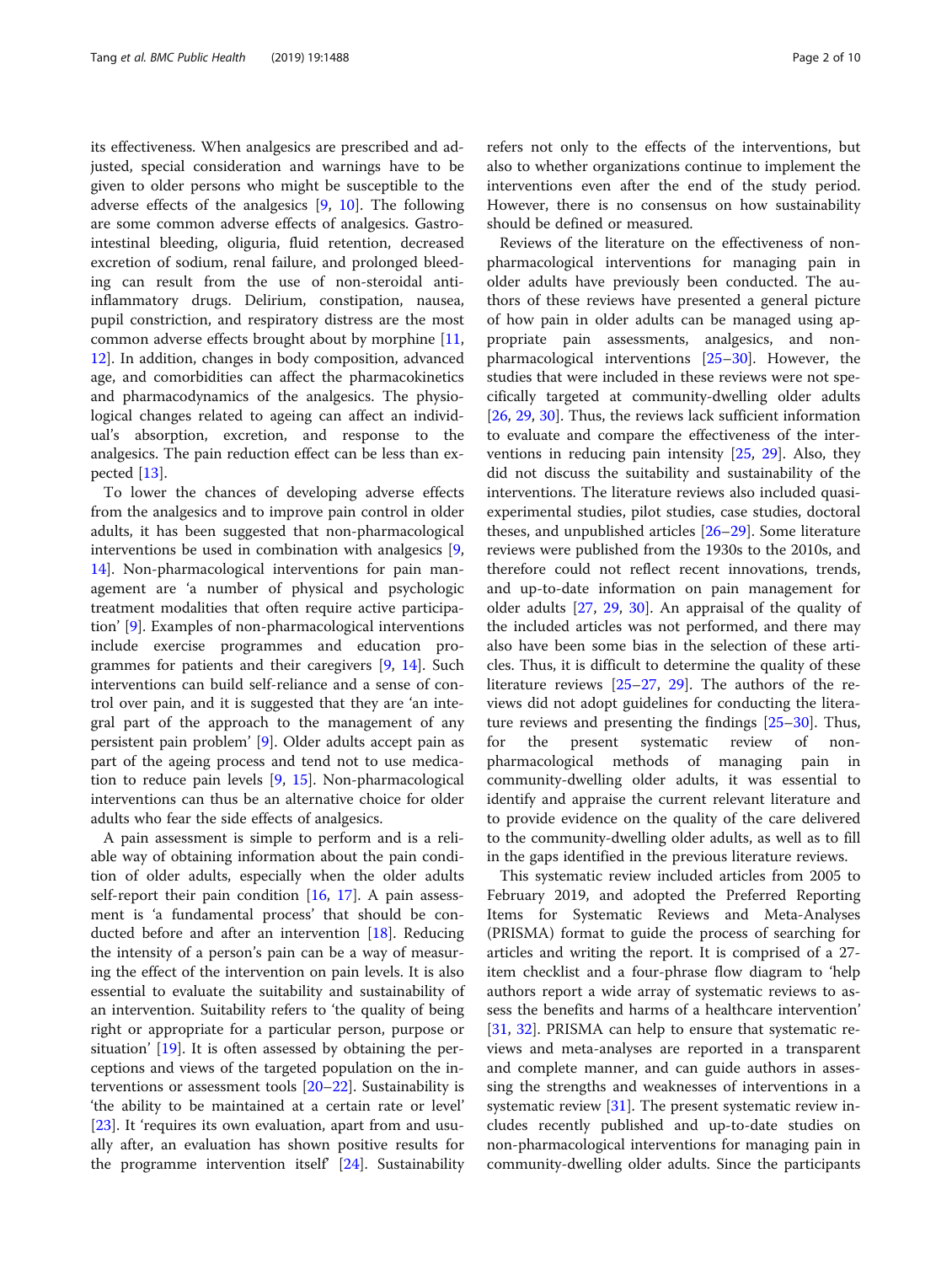of the studies cannot be reached, the suitability and sustainability of the interventions were assessed by whether the interventions could be carried out by the participants themselves and whether they succeeded in reducing the intensity of their pain.

The research questions were as follows.

- 1. Are non-pharmacological interventions for managing pain effective at reducing pain intensities in community-dwelling older adults with chronic pain?
- 2. Are non-pharmacological interventions for pain management suitable for use in communitydwelling older adults with chronic pain?
- 3. Are non-pharmacological interventions for pain management sustainable in follow-up assessments of community-dwelling older adults with chronic pain?

Therefore, the objective of the present systematic review was to evaluate the effectiveness, suitability, and sustainability of non-pharmacological interventions for managing pain in community-dwelling older adults.

## **Methods**

## Search terms

To find articles of interest, we identified and modified search terms in consultation with a university faculty librarian with knowledge of the subject area. The following search terms were adopted: ((Pain OR Pain management)) AND (Non-pharmacological interventions) AND ((Old OR Older OR Older people OR Elderly)), (Complementary therapy), ((Non-malignant pain OR Pain management)), and (Community).

## Eligibility criteria

The following inclusion criteria were set for the systematic review.

- 1. Research studies published from 1 January 2005 to 28 February 2019;
- 2. Randomized controlled trials;
- 3. Articles written in English;
- 4. Trials assessing non-malignant chronic pain as the primary outcome;
- 5. Trials rating pain by intensity;
- 6. A non-pharmacological intervention was the sole intervention;
- 7. The recruited participants were communitydwelling older adults, who were not institutionalized or staying in a nursing home;
- 8. A criterion for being a participant in the study was being over 65 years of age;
- 9. The recruited participants did not suffer from any psychiatric illnesses that could affect their understanding of the interventions; and
- 10. A full text of the article was available.

The following works were excluded from the systematic review.

- 1. Book reviews;
- 2. Dissertations;
- 3. Literature reviews;
- 4. Study protocols;
- 5. Pilot studies;
- 6. Articles examining the effectiveness of commercial products; and
- 7. Articles examining the intake of traditional Chinese medications.

## Information sources

Five internet-based databases were selected for the literature search: CINHAL, Journals@Ovid, Medline, PsycInfo, and PubMed. These five databases contain medical and nursing journal articles related to pain and pain management. The literature search was conducted in March 2019.

Additional searches using Medical Subject Headings (MeSH) were performed. Medline and PubMed were searched. MeSH terms used in the additional search were chronic pain, complementary therapies, aged, and aged, 80 and over. The search terms were modified in the additional search as MeSH has developed its terminology for searching for information.

## Search and study selection

After we performed the initial search using the search terms in the five databases and the additional search of MeSH terms in the two databases, we used EndNoteX8 to remove duplicate articles [[33](#page-8-0)]. The articles were then screened by title and abstract to find relevant studies on improving pain conditions and randomized controlled trials. Three independent reviewers who are experienced in conducting pain research undertook the process of screening for relevant articles. A further selection of the remaining articles was achieved by applying the inclusion and exclusion criteria to screen the abstracts and full text of the articles.

## Data collection process and data items

We designed a specific data extraction form for this systematic review. Data were extracted from the selected articles, and were reviewed by three people. Disagreements on whether certain articles should or should not be included were resolved by discussion among the three reviewers until a consensus was reached. The data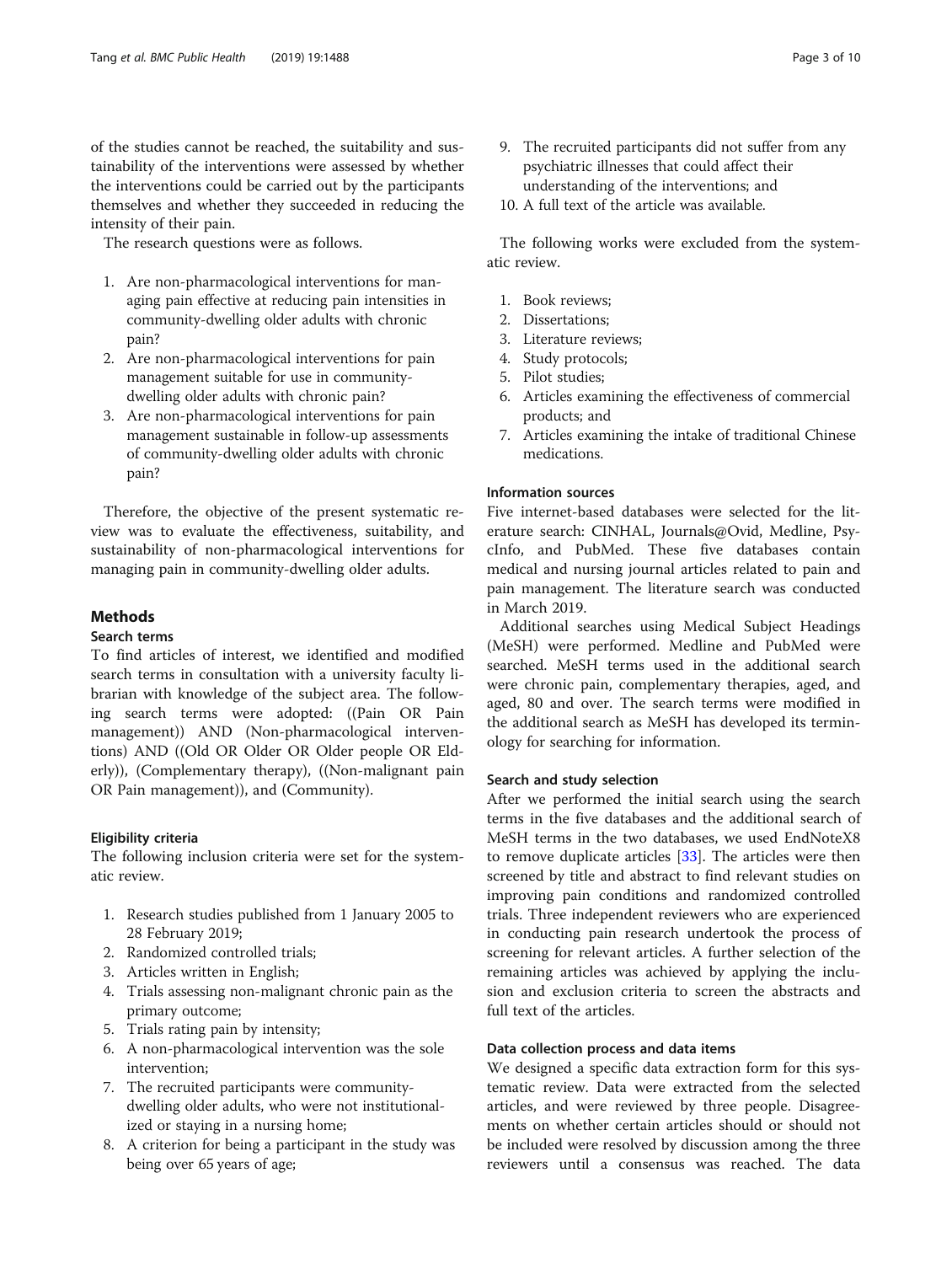extraction form contained items covering the title of the article, authors, journal, issue, year of publication, and study characteristics, including the aims of the study, study design, study duration, intervention, follow-up assessment, and recruitment procedure. The participants' characteristics were also extracted, including the number of recruited participants, their mean age, gender, and ethnicity. Primary and secondary outcome measures were also recorded, along with the relevant assessment tools, the main findings of the studies, and the limitations.

## Suitability and sustainability of the non-pharmacological interventions

To examine the suitability and sustainability of the nonpharmacological interventions, we focused on the personnel required to deliver the interventions and the pain reduction effect. First, we looked at whether the interventions could be carried out by the participants individually or whether they had to be delivered by a therapist, healthcare professional, or a third person. Second, the sustained pain reduction effects of the interventions were explored by looking at the level of pain intensity in the follow-up assessment. The above information was noted down on the data extraction form for analysis.

## Quality appraisal

A quality appraisal was conducted using the Jadad Scale, which was developed to assess the quality of the articles in a systematic review by avoiding selection bias and examining the effect of blinding in randomized controlled trials [[34\]](#page-8-0). There are five criteria in the Jadad Scale, including randomization (randomized study design and appropriateness of randomization), blinding (double-blind and appropriateness of and blinding method, and description of withdrawals and dropouts were described. Each criterion is assigned a score of one point, for a total score of five. A higher score indicates a higher quality study. In this review, an interrater consistency of 0.66 in the Jadad Scale was found [\[34](#page-8-0)]. Disagreements were discussed among the three reviewers and resolved.

## Summary measures

The primary outcome measure of the systematic review was a reduction in the mean intensity of pain in community-dwelling older adults after the use of nonpharmacological interventions in the studies. The mean intensity had to be presented in a numerical format, regardless of which assessment tools were adopted. The pre-intervention mean pain intensity was compared to the post-intervention mean pain intensity to determine whether there had been any improvement. Different pain assessment tools were used in the included articles. To make comparisons about the pain intensity in different studies, pain intensity levels were converted to a numeric rating scale ranging from zero to ten, with zero indicating no pain and ten representing the worst pain.

## Results

### Study selection

The initial search of the five internet-based databases yielded 8232 articles. After the removal of duplicates, 3662 articles remained. The titles and abstracts of the articles were then screened to identify studies related to pain, resulting in 233 articles. Ultimately, we retrieved ten articles that met the criteria for inclusion in this review. The PRISMA checklist (see 'Additional file [1](#page-8-0)') shows the reporting process, and the flow diagram in Fig. [1](#page-4-0) illustrates the study selection process.

## Study characteristics

The articles included in the systematic review were categorized by type of intervention. Ten articles were included. There was article on acupressure and one on guided imagery. There were two articles each on acupressure, qigong, periosteal stimulation, and Tai Chi.

The duration of the included studies ranged from 4 weeks to 4 months. Apart from the pre-assessment and immediate post-intervention assessment, most of the studies included a follow-up assessment after the completion of the intervention. The earliest follow-up assessment was found to be 3 weeks after the last intervention. Table [1](#page-5-0) shows details of the characteristics of the studies.

#### Quality appraisal

All of the studies described themselves as randomized controlled trials and seven articles presented their methods of randomization. Only Itoh et al.'s study of acupuncture and Li et al.'s study of acupressure were described as double-blinded studies and included details of the method of double blinding [[35](#page-8-0), [36](#page-8-0)]. Seven researchers gave details of the withdrawals and dropouts, including the reasons for them. The studies generated scores ranging from two to five out of five points. Table [2](#page-6-0) shows the results of the quality appraisal.

## Results of the included studies

## Demographics of the participants and pain assessment tools

There were no significant differences in the demographic data of the intervention and control groups in any of the included studies. The number of recruited participants ranged from 26 to 221. The mean age of the participants ranged from 66.75 to 76 years. Three studies did not record the use of medications by the participants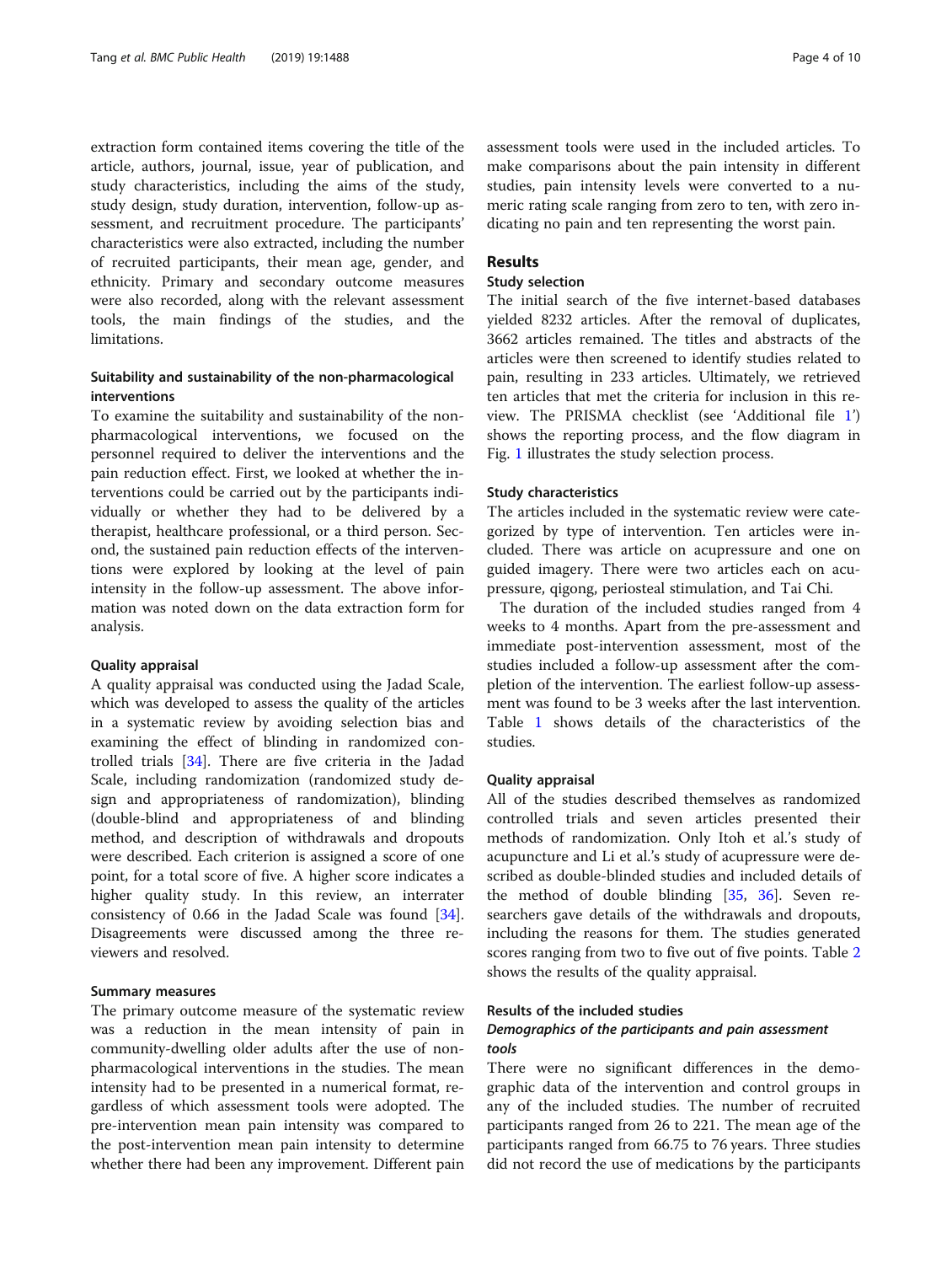

<span id="page-4-0"></span>

[[35,](#page-8-0) [41](#page-9-0), [43](#page-9-0)]. The studies adopted different pain rating scales. Commonly used scales included the visual analogue scale, numeric rating scales, and the Western Ontario and McMaster University Osteoarthritis Index (WOMAC).

## Non-pharmacological interventions that were included and their effectiveness

All of the studies demonstrated the effectiveness of nonpharmacological interventions for reducing pain in community-dwelling older adults, as demonstrated by decreases in pain intensity from a comparison of the baseline and post-intervention data. Pain intensity data were converted into numeric scores for comparisons between studies, and are shown in Additional file [2:](#page-8-0) Table S1. The studies covered the interventions of acupressure, acupuncture, guided imagery, periosteal stimulation,

qigong, and Tai Chi [[35](#page-8-0)–[44](#page-9-0)]. The net change in pain intensity in the intervention group in the post-intervention assessment ranged from − 3.13 to − 0.65 after the conversion. However, although improvements in pain intensity were found, statistically significant reductions in pain intensity were not found in all of the studies. No statistically significant reductions in pain intensity were found in the studies of White et al., Baird et al., Weiner et al., and von Trott et al. [\[37](#page-9-0)–[40\]](#page-9-0). The studies of Li et al., Itoh et al., Yang et al., Brismee et al., Fransen et al., and Weiner et al. reported a statistically significant reduction of  $p < .01$  or  $p < .05$  [\[35](#page-8-0), [36,](#page-8-0) [41](#page-9-0)–[44\]](#page-9-0).

## Suitability and sustainability of the included studies

After the study period, the older adults could continue to implement some of the non-pharmacological interventions. In the study, the older adults were taught to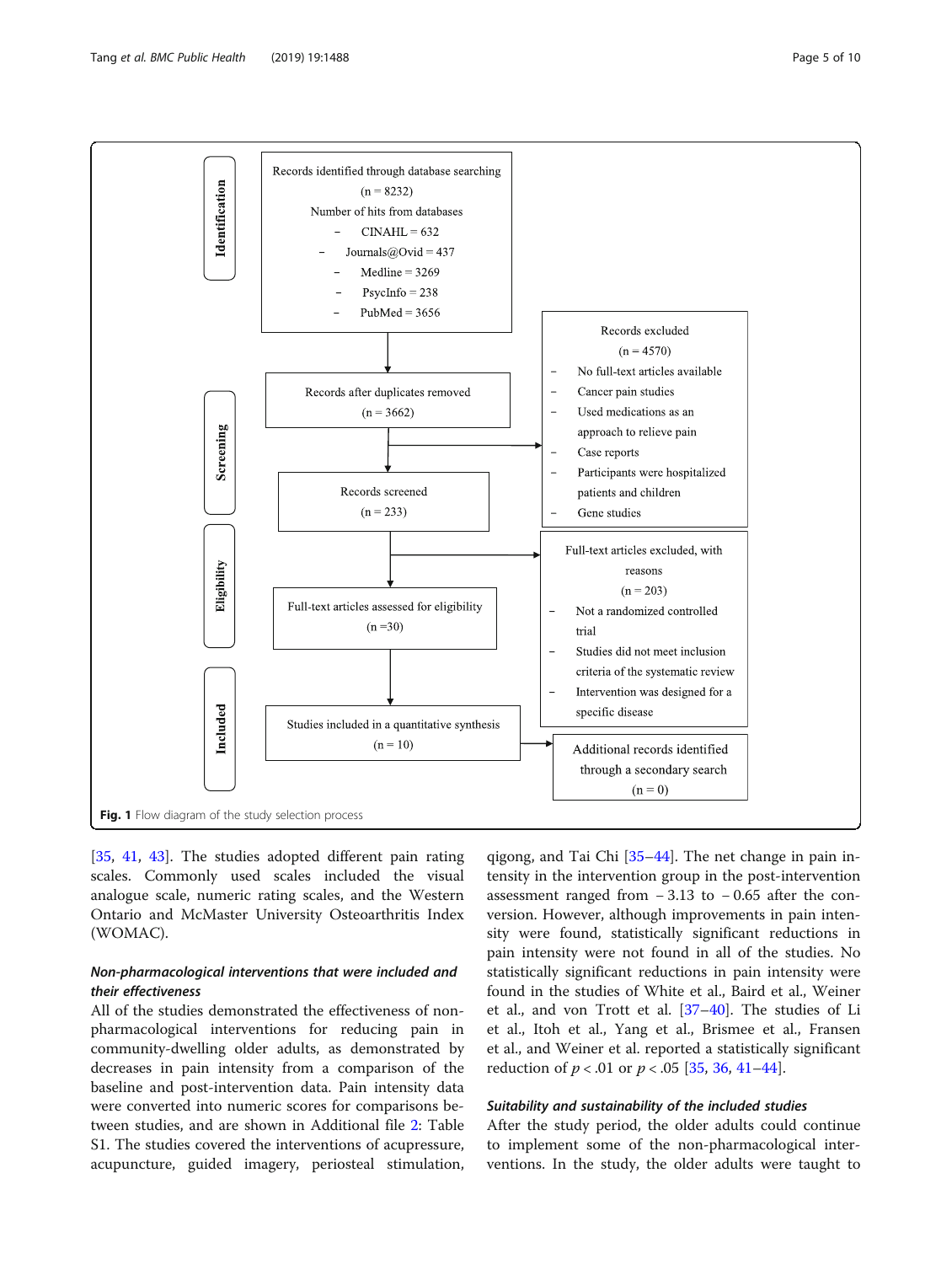| Page 6 of 10 |  |  |
|--------------|--|--|
|              |  |  |

<span id="page-5-0"></span>

| Reference                                 | Country                 | Aims                                                                                                                                                                                                                                                                                                                                                                                                                                                                                                                                                     | Duration and intervention                                                                                                                                                      | Follow-up<br>assessment |
|-------------------------------------------|-------------------------|----------------------------------------------------------------------------------------------------------------------------------------------------------------------------------------------------------------------------------------------------------------------------------------------------------------------------------------------------------------------------------------------------------------------------------------------------------------------------------------------------------------------------------------------------------|--------------------------------------------------------------------------------------------------------------------------------------------------------------------------------|-------------------------|
| Acupressure                               |                         |                                                                                                                                                                                                                                                                                                                                                                                                                                                                                                                                                          |                                                                                                                                                                                |                         |
| Li et al.,<br>2018 [35]                   | United<br><b>States</b> | To investigate the efficacy of a self-administered acu-<br>8 weeks<br>pressure treatment on older adults with knee<br>3 visits to the centre in 8 weeks<br>osteoarthritis<br>- Acupressure was taught to the participants and<br>applied once daily for 5 days in the study period<br>Weekly phone calls                                                                                                                                                                                                                                                 |                                                                                                                                                                                | None                    |
| Acupuncture                               |                         |                                                                                                                                                                                                                                                                                                                                                                                                                                                                                                                                                          |                                                                                                                                                                                |                         |
| Itoh et al.,<br>2006 [36]                 | Japan                   | To examine the effectiveness of real acupuncture to<br>trigger points as a treatment for chronic low back<br>pain                                                                                                                                                                                                                                                                                                                                                                                                                                        | 12 weeks<br>2 interventions in 3 weekly sessions, with a washout<br>period of 3 weeks:<br>- Trigger point acupuncture                                                          | 3 weeks                 |
| White<br>et al.,<br>2012 [37]             | United                  | To examine if an enhanced nonspecific effect<br>Kingdom associated with needling is present, to determine the<br>effects of the consultation process and the<br>practitioner, to investigate the efficacy of acupuncture<br>on severe osteoarthritis pain, and to improve<br>interpretation of the quantitative study through a<br>nested qualitative network                                                                                                                                                                                            | 8 weeks<br>Intervention twice per week for 4 weeks, with 2<br>consultations and face-to-face open-ended narrative<br>qualitative interviews as a follow-up assessment          | 4 to 8<br>weeks         |
| Guided imagery                            |                         |                                                                                                                                                                                                                                                                                                                                                                                                                                                                                                                                                          |                                                                                                                                                                                |                         |
| Baird,<br>Murawski,<br>& Wu,<br>2010 [38] | <b>USA</b>              | To investigate the efficacy of guided imagery with<br>relaxation (GIR) on symptom relief and medication<br>use in osteoarthritis patients compared with a sham<br>intervention of planned relaxation                                                                                                                                                                                                                                                                                                                                                     | 16 weeks<br>12-min audiotape-guided GIR twice a day                                                                                                                            | None                    |
| Periosteal stimulation (PST)              |                         |                                                                                                                                                                                                                                                                                                                                                                                                                                                                                                                                                          |                                                                                                                                                                                |                         |
| Weiner<br>et al.,<br>2007 [39]            | <b>USA</b>              | To evaluate the efficacy of PST in pain reduction and<br>improved function in older adults with knee<br>osteoarthritis, including those with advanced disease                                                                                                                                                                                                                                                                                                                                                                                            | 6 weeks<br>30-min session once per week for PST                                                                                                                                | 12 weeks                |
| Weiner<br>et al.,<br>2008 [44]            | <b>USA</b>              | To evaluate the effect of percutaneous electrical nerve<br>stimulation (PENS) with and without general<br>conditioning and aerobic exercise (GCAE) on<br>decreasing pain and enhancing function in older<br>adults with chronic low back pain                                                                                                                                                                                                                                                                                                            | 6 weeks<br>Twice per week<br>2 groups:<br>- PENS<br>- PENS and GCAE                                                                                                            | 24 weeks                |
| Qigong                                    |                         |                                                                                                                                                                                                                                                                                                                                                                                                                                                                                                                                                          |                                                                                                                                                                                |                         |
| von Trott<br>et al.,<br>2009 [40]         |                         | Germany To examine if qigong is more effective than no<br>intervention (waiting list) and exercise therapy in<br>older patients with chronic neck pain                                                                                                                                                                                                                                                                                                                                                                                                   | 12 weeks<br>24 sessions (45 min each), 2 sessions per week:<br>- Qigong<br>- Exercise therapy                                                                                  | 24 weeks                |
| Yang<br>et al.,<br>2005 [41]              | Korea                   | To evaluate the short-term and residual effects of Qi-<br>therapy on chronic pain and mood in older adults                                                                                                                                                                                                                                                                                                                                                                                                                                               | 4 weeks<br>20 min per session, twice per week:<br>External Korean Qi-therapy                                                                                                   | 2 weeks                 |
| Tai chi                                   |                         |                                                                                                                                                                                                                                                                                                                                                                                                                                                                                                                                                          |                                                                                                                                                                                |                         |
| <b>Brismee</b><br>et al.,<br>2007 [42]    | <b>USA</b>              | To examine the effects of group and home video Tai<br>Chi exercise intervention programmes<br>To evaluate the sustainability of the effects of Tai Chi<br>on osteoarthritis after cessation of the exercise<br>intervention<br>To incorporate measurements taken at intermediate<br>time points to evaluate and compare them with the<br>pre- and post-measurements in previous studies<br>To apply a standardized form of Tai Chi exercise that<br>has been most widely used in published longitudinal<br>Tai Chi studies for various health conditions | 12 weeks<br>Tai Chi exercise programme (24-form simplified Yang-<br>style Tai Chi), 6-week group Tai Chi, 3 40-min sessions<br>per week, another 6-week home Tai Chi programme | 6 weeks                 |
| Fransen<br>et al.,<br>2007 [43]           | Australia               | To test whether hydrotherapy or Tai Chi classes are<br>accepted by patients with chronic symptomatic<br>osteoarthritis of the hips or knees as physical activity<br>options that can provide measurable improvements<br>in joint pain and physical function                                                                                                                                                                                                                                                                                              | 12 weeks<br>1-h class twice a week:<br>- Hydrotherapy programme<br>- Tai Chi: modification of 24 forms from the Sun style<br>of Tai Chi                                        | 24 weeks                |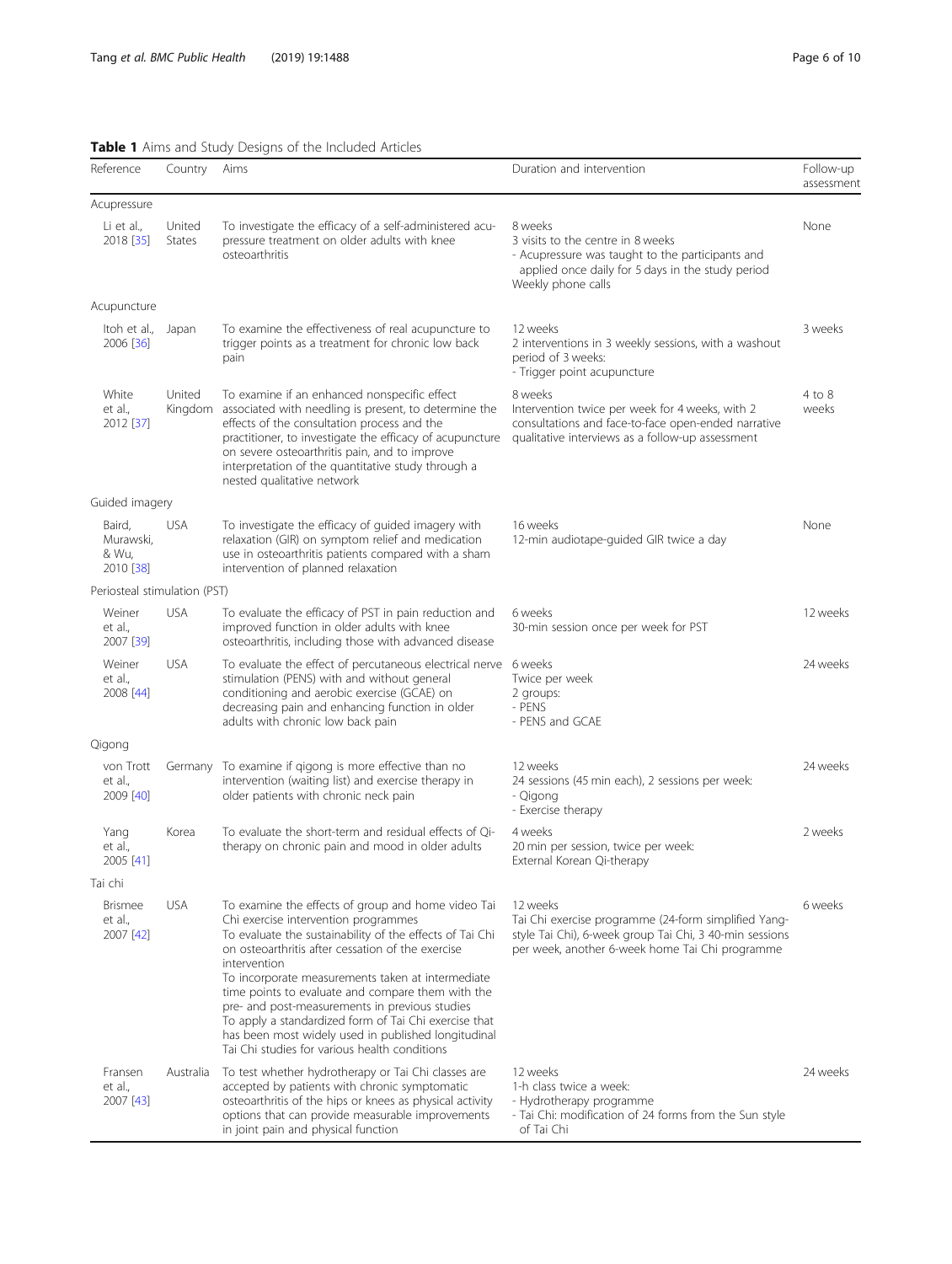| Reference                                     | Described as<br>randomized | Appropriate<br>randomization | Described as<br>double blinded | Appropriate double<br>blinding method | Described withdrawals<br>and dropouts | Total (5<br>points) |
|-----------------------------------------------|----------------------------|------------------------------|--------------------------------|---------------------------------------|---------------------------------------|---------------------|
| Acupressure                                   |                            |                              |                                |                                       |                                       |                     |
| Li et al., 2018 [35]                          | ✓                          | ✓                            | √                              | ✓                                     | ✓                                     | 5                   |
| Acupuncture                                   |                            |                              |                                |                                       |                                       |                     |
| Itoh et al., 2006 [36]                        | $\checkmark$               | ✓                            | ℐ                              | ✓                                     |                                       | 5                   |
| White et al., 2012<br>$[37]$                  | ✓                          |                              | x                              | <b>NA</b>                             |                                       | 3                   |
| Guided imagery                                |                            |                              |                                |                                       |                                       |                     |
| Baird, Murawski, &<br>Wu, 2010 [38]           | $\checkmark$               | ✓                            | x                              | <b>NA</b>                             | x                                     | $\overline{2}$      |
| Periosteal stimulation (PST)                  |                            |                              |                                |                                       |                                       |                     |
| Weiner et al., 2007<br>$[39]$                 | √                          | x                            | x                              | <b>NA</b>                             | √                                     | $\overline{2}$      |
| Weiner et al., 2008<br>$[44]$                 | $\checkmark$               | ℐ                            | x                              | <b>NA</b>                             |                                       | 3                   |
| Qigong                                        |                            |                              |                                |                                       |                                       |                     |
| von Trott et al., 2009 $\checkmark$<br>$[40]$ |                            | ✓                            | χ                              | <b>NA</b>                             | x                                     | 2                   |
| Yang et al., 2005 [41] √                      |                            | x                            | x                              | <b>NA</b>                             | x                                     |                     |
| Tai chi                                       |                            |                              |                                |                                       |                                       |                     |
| Brismee et al., 2007<br>$[42]$                | $\checkmark$               | ✓                            | x                              | <b>NA</b>                             | ℐ                                     | 3                   |
| Fransen et al., 2007<br>$[43]$                | √                          | ✓                            | x                              | <b>NA</b>                             | ✓                                     | 3                   |

<span id="page-6-0"></span>Table 2 Quality Appraisal of the Included Studies

perform the following interventions by themselves: acupressure, guided imaginary, qigong, and Tai Chi [\[35,](#page-8-0) [38](#page-9-0), [40](#page-9-0)–[43](#page-9-0)]. Acupuncture and periosteal stimulation required a therapist to perform the intervention. With regard to the sustainability of the interventions, statistically significant decreases in pain intensity in the follow-up assessment were demonstrated in the studies on acupuncture, periosteal stimulation, qigong, and Tai Chi [[36,](#page-8-0) [39](#page-9-0)–[44](#page-9-0)]. No follow-up assessment was conducted in the studies on acupressure, acupuncture, and guided imagery [[35](#page-8-0), [37,](#page-9-0) [38\]](#page-9-0). Details of the results are presented in Additional file [2:](#page-8-0) Table S1.

## Discussion

#### Summary of evidence

## Effectiveness of non-pharmacological pain management in community-dwelling older adults

The included non-pharmacological interventions worked well in the older adults in that they had an immediate pain-relieving effect. The pain intensities of the participants in the intervention groups decreased significantly in most of the interventions, for example, the acupressure, qigong, Tai Chi, and hydrotherapy interventions [[35,](#page-8-0) [40,](#page-9-0) [43\]](#page-9-0). The other non-pharmacological interventions led to a reduction in pain intensity in the older adults, although without statistical significance. The

older adults benefitted directly from lower pain intensity and possibly from a better quality of life, such as through enhancements in mobility and in their ability to carry out the activities of daily living. However, no conclusion can be drawn about which interventions offer the best pain reduction effect in community-dwelling older adults. Further research to compare interventions is recommended to determine the duration of the reduction in pain and the best interventions for decreasing pain in community-dwelling older adults, and to explore the clinical significance of the non-pharmacological interventions.

## Suitability of non-pharmacological pain management in community-dwelling older adults

It is essential to equip community-dwelling older adults with adequate self-help skills and techniques to manage chronic disease. As pain is present in 25 to 50% of community-dwelling older adults, providing them pain with management skills may be one of the solutions to promoting better health and quality of life [[2\]](#page-8-0).

Some of the included articles indicated that certain interventions can be continuously implemented by the older adults themselves. These interventions were acupressure, guided imagery, qigong, and Tai Chi. Satisfactory reductions in pain intensity immediately after the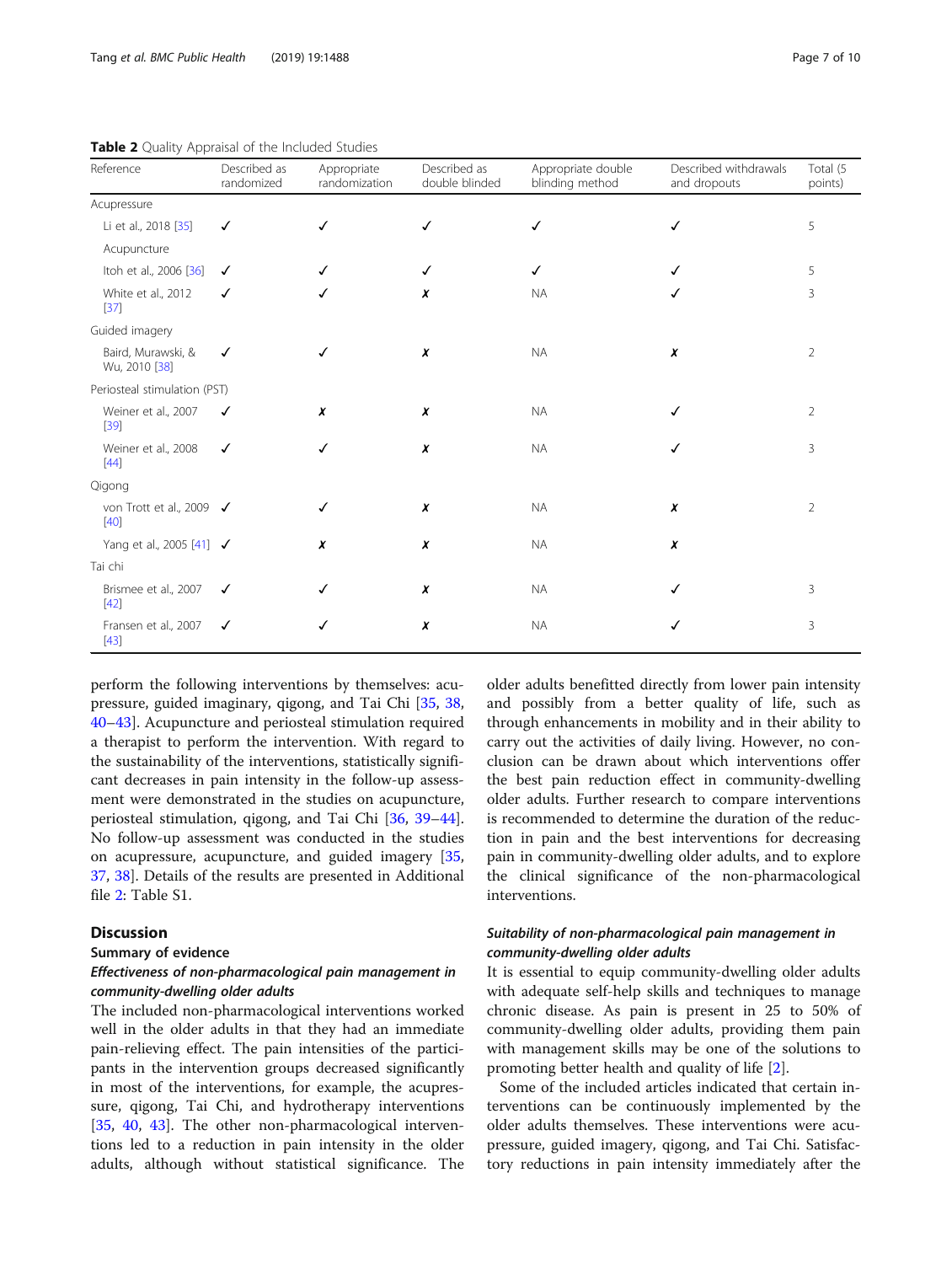interventions were shown in these studies [\[35](#page-8-0), [38](#page-9-0), [40](#page-9-0)– [43\]](#page-9-0). The studies showed that the pain reduction effects were maintained in the follow-up assessment, with participant dropout rates of 3 to 24% [\[40](#page-9-0)–[43\]](#page-9-0). The older adults were able to practise the interventions when they were in pain. The interventions became treatment options that were available to them at all times, and they had the ability to perform these interventions themselves. This is in alignment with the concept of selfmanagement held by the older adults.

## Sustainability of non-pharmacological pain management in community-dwelling older adults

The sustainability of the interventions refers to whether the participants can self-administer the interventions and maintain the pain reduction effect after the study period. Acupuncture and periosteal stimulation resulted in significant reductions in pain [\[36](#page-8-0), [37](#page-9-0), [39,](#page-9-0) [44\]](#page-9-0). However, the highest level of decrease in pain was sustained only immediately or for a short time during the postintervention period. In other words, the interventions need to be delivered on a regular basis to promote the sustainability of the pain reduction. Also, older adults cannot implement these interventions by themselves because an acupuncturist is required to perform them. As a result, older adults can only learn about the concepts and benefits of the interventions, but cannot implement the interventions by themselves whenever they are in pain. Thus, the application of these particular interventions is limited. Another concern is whether the older adults have the ability to continue to self-apply the nonpharmacological interventions. Even though the interventions are suitable for older adults and they were taught the relevant self-application method, their cognitive function and ability to continue using the method remains in question. Their ability to follow the application guidelines and the dosage of the intervention may need to be monitored by a nurse or caregiver. Therefore, it is recommended that the caregiver of an older adult, such as a family member, learn and perform the intervention in order to ensure its effectiveness and safety.

The immediate and short-term effects of pain reduction were shown in the included non-pharmacological pain management studies. However, further investigations are needed to determine the long-term effectiveness of the interventions in managing pain.

## **Strengths**

The review identified effective non-pharmacological interventions for managing chronic pain that were suitable and sustainable for community-dwelling older adults. Articles from the most recent 10 years were retrieved. PRISMA was adopted to guide the systematic review process. The systematic review provides ideas to nurses about the use of non-pharmacological methods of managing pain in older adults.

## Limitations

The present systematic review has some limitations. A limited number of relevant articles were found in the review. It is possible that the combinations of search terms used resulted in inadequate coverage of the relevant articles. Also, the aim of the systematic review was to examine the effectiveness of nonpharmacological interventions for managing pain. Diverse interventions were included, and there was no in-depth investigation of individual interventions. In addition, no measurement was used to assess the suitability of the interventions used by the older adults. Only articles with pain intensity as the primary outcome were included. It is likely that the review failed to identify studies measuring pain as a secondary outcome in which pain may also have been reduced. The pain intensities in the studies were not standardized. Community-dwelling older adults comprised the population in the systematic review, and the results cannot be generalized to other populations. Only articles in the electronic databases that were published in English were included in the search. Therefore, the analysis in the review may be incomplete, as articles published in other languages have not been studied.

## Conclusions

Ten articles were included in the systematic review. Acupressure, acupuncture, guided imagery, qigong, periosteal stimulation, and Tai Chi were identified as non-pharmacological interventions that provided adequate pain management for community-dwelling older adults, were suitable for them to use, and had sustainable pain reduction effects. Effectiveness, suitability and sustainability should be elements that researchers take into consideration when they design a non-pharmacological intervention for pain management. These definitely can help to further reduce the intensity of the pain felt by older adults and improve their health, making it possible for them to stay in the community. One concern, however, was how to maximize the effects of pain management and maintain the sustainability of the pain reductions. In planning future studies on this topic, we suggest that researchers focus on equipping community-dwelling older adults with the skills that they need to improve their self-efficacy in managing pain, taking into consideration their cognitive function and ability to perform the non-pharmacological pain management interventions, rather than solely investigating the effectiveness of such interventions.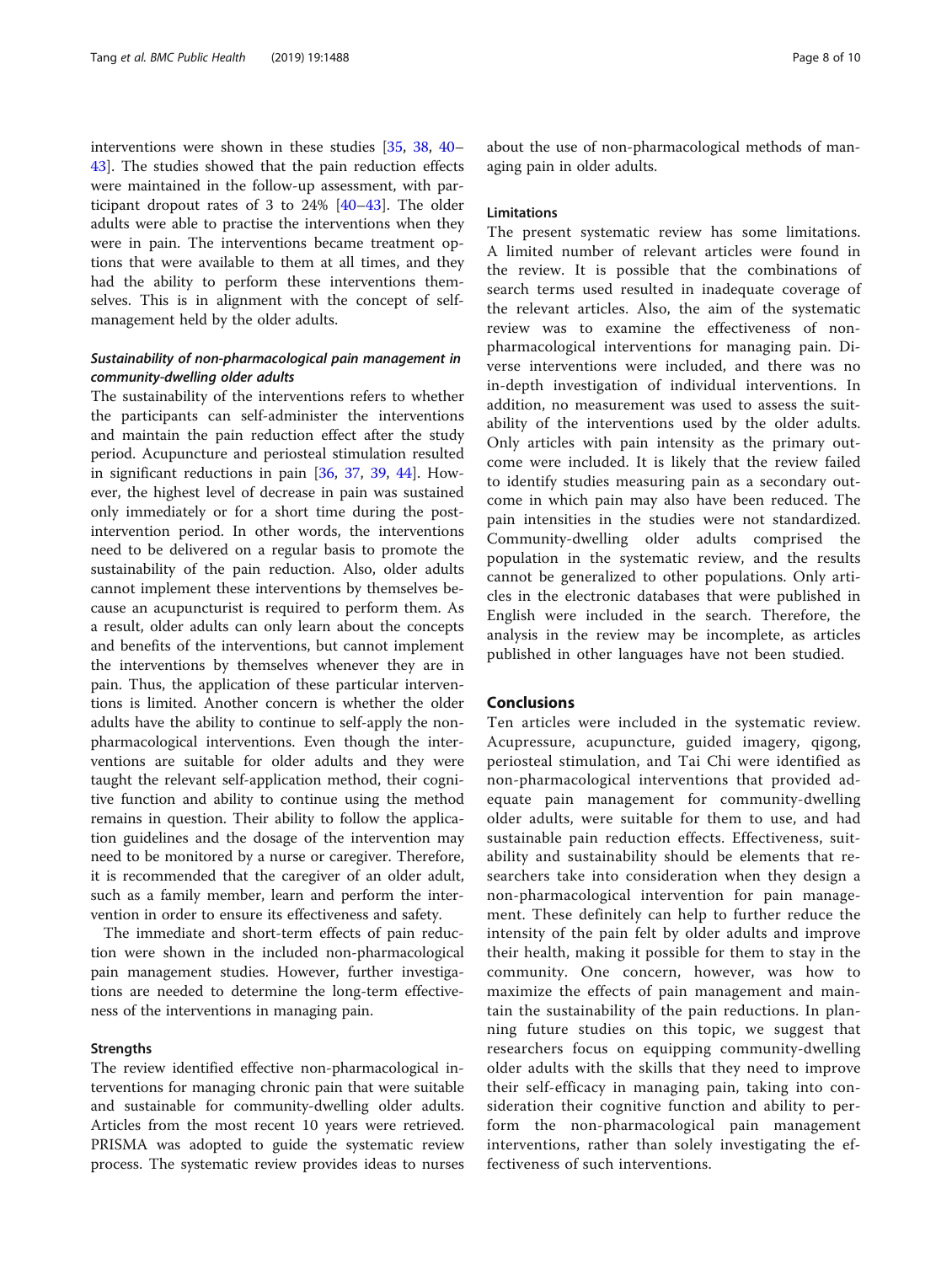## <span id="page-8-0"></span>Supplementary information

Supplementary information accompanies this paper at [https://doi.org/10.](https://doi.org/10.1186/s12889-019-7831-9) [1186/s12889-019-7831-9.](https://doi.org/10.1186/s12889-019-7831-9)

Additional file 1. PRISMA 2009 checklist. This was the PRISMA checklist used to report the systematic review.

Additional file 2: Table S1. Results of the Included Studies.

## Abbreviations

MeSH: Medical Subject Headings; MPQ: McGill Pain Questionnaire; NRS: Numeric rating scale; PRISMA: Preferred Reporting Items for Systematic Reviews and Meta-Analyses; SF-MPQ: The short-form McGill Pain Questionnaire; VAS: Visual analogue scale; WOMAC: Western Ontario and McMaster Universities osteoarthritis index

## Acknowledgements

Not applicable.

#### Authors' contributions

All of the authors contributed to the design of the study. TSK drafted the manuscript. MT, LSF, and TF supervised and provided advice on the manuscript. All authors read and approved the final manuscript

#### Funding

This review was conducted with no external and internal funding.

#### Availability of data and materials

The datasets used and/or analysed during this study are available from the corresponding author on reasonable request.

#### Ethics approval and consent to participate

Not applicable.

#### Consent for publication

Not applicable.

#### Competing interests

The authors declare that they have no competing interests.

#### Author details

<sup>1</sup>School of Nursing, The Hong Kong Polytechnic University, Kowloon, Hong Kong. <sup>2</sup>School of Health Sciences, University of Brighton, Westlain House, Village Way, Brighton BN1 9PH, UK.

## Received: 1 April 2019 Accepted: 22 October 2019 Published online: 08 November 2019

#### References

- 1. International Association for the Study of Pain. IASP Taxonomy IASP: International Association for the Study of Pain. 2014. [http://www.iasp-pain.](http://www.iasp-pain.org/Education/Content.aspx?) [org/Education/Content.aspx?](http://www.iasp-pain.org/Education/Content.aspx?) ItemNumber=1698&navItemNumber= 576#Pain. Accessed 11 Aug 2014.
- 2. Brochet B, Michel P, Barberger-Gateau P, Dartigues JF. Population-based study of pain in elderly people: a descriptive survey. Age Ageing. 1998;27: 279–84.
- 3. Chung JWY, Wong TKS. Prevalence of pain in a community population. Pain Med. 2007;8:235–42.
- 4. International Association for the Study of Pain. Classification of chronic pain, second edition (revised) https://www.iasp-pain.org/PublicationsNews, [Content.aspx?ItemNumber=1673&navItemNumber=677](https://www.iasp-pain.org/PublicationsNews/Content.aspx?ItemNumber=1673&navItemNumber=677); 2012. Accessed 12 Aug 2014.
- 5. Fouladbakhsh JM, Szczesny S, Jenuwine ES, Vallerand AH. Nondrug therapies for pain management among rural older adults. Pain Manag Nurs. 2011;12:70–81.
- 6. Brown ST, Kirkpatric ML, Swanson MS, McKenzie IL. Pain experience of the elderly. Pain Manag Nurs. 2011;12:190–6.
- 7. Ng JKF, Tsui SL, Chan WS. Prevalence of common chronic pain in Hong Kong adults. Clin J Pain. 2002;18:275–81.
- 8. Tse MMY, Wan VTK, Ho SSK. Profile of pain and use of pharmacological and non-pharmacological methods for relieving pain in older persons in nursing homes. J Pain Manag. 2010;3:1–13.
- 9. American Geriatrics Society Panel on Persistent Pain in Older Persons. The management of persistent pain in older persons. J Am Geriatr Soc. 2002;5: S205–24.
- 10. Fine PG. Chronic pain management in older adults: special considerations. J Pain Symptom Manag. 2009;38:S4–S14.
- 11. Stringer J. Basic concepts in pharmacology: what you need to know for each drug class. 4th ed; 2011. <https://doi.org/10.1345/aph.1Q304>.
- 12. Reid MC, Eccleston C, Pillemer K. Management of chronic pain in older adults. BMJ. 2015;350:h532.
- 13. Cusack BJ. Pharmacokinectics in older persons. Am J Geriatr Pharmacother. 2004;2:274–302.
- 14. Cavalieri TA. Management of pain in older adults. J Am Osteopath Assoc. 2005;105:S12–7.
- 15. Prohaska TR, Keller ML, Leventhal EA, Leventhal L. Impact of symptoms and aging attribution on emotions and coping. Health Psychol. 1987;6:495–514.
- 16. Breivik H, Borchgrevink PC, Allen SM, et al. Assessment of pain. Br J Anaesth. 2008;101:17–24.
- 17. Schofield P. The assessment of pain in older people: UK national guidelines. Age Ageing. 2018;47:i1–i22.
- 18. Schofield P, Abdulla A. Pain assessment in the older population: what the literature says. Age Ageing. 2018;47:324–7.
- 19. Oxford University Press. Suitability. 2019. [https://en.oxforddictionaries.com/](https://en.oxforddictionaries.com/definition/suitability;) [definition/suitability;](https://en.oxforddictionaries.com/definition/suitability;) Accessed 2 March 2019.
- 20. De La Montana J, Miguez M. Suitability of the short-form mini nutritional assessment in free-living elderly people in the northwest of Spain. J Nutr Health Aging. 2011;15:187–91.
- 21. Hwang HF, Liang WM, Chiu YN, Lin MR. Suitability of the WHOQOL-BREF for community-dwelling older people in Taiwan. Age Ageing. 2003;32:593–600.
- 22. Ward L, Treharne GJ, Stebbings S. The suitability of yoga as a potential therapeutic intervention for rheumatoid arthritis: a focus group approach. Musculoskeletal Care. 2011;9:211–21.
- 23. Oxford University Press. Sustainability. 2019. [https://en.oxforddictionaries.](https://en.oxforddictionaries.com/definition/sustainability;) [com/definition/sustainability;](https://en.oxforddictionaries.com/definition/sustainability;) Accessed 2 Mar 2019.
- 24. Scheirer MA. Is sustainability possible? A review and commentary on empirical studies of program sustainability. Am J Eval. 2005;26:320–47.
- 25. Bruckenthal P, Marino MA, Snelling L. Complementary and integrative therapies for persistent pain management in older adults: a review. J Gerontol Nurs. 2016;42:41–8.
- 26. Hokka M, Kaakinen P, Polkki T. A systematic review: non-pharmacological interventions in treating pain in patients with advanced cancer. J Adv Nurs. 2014;70:1954–69.
- 27. Lunde LH, Nordhus IH, Pallesen S. The effectiveness of cognitive and behavioural treatment of chronic pain in the elderly: a quantitative review. J Clin Psychol Med Settings. 2009;16:254–62.
- 28. Park J, Hughes AK. Nonpharmacological approaches to the management of chronic pain in community-dwelling older adults: a review of empirical evidence. J Am Geriatr Soc. 2012;60:555–68.
- 29. Schofield P, Reid D. The assessment and management of pain in older people: a systematic review. Int J Disabil Hum Dev. 2006;5:9–16.
- 30. Sindhu F. Are non-pharmacological nursing interventions for the management of pain effective? A meta-analysis. J Adv Nurs. 1996;24:1152–9.
- 31. Liberati A, Altman DG, Tetzlaff J, et al. The PRISMA statement for reporting systematic reviews and meta-analyses of studies that evaluate healthcare interventions: explanation and elaboration. BMJ. 2009;339:b2700.
- 32. Moher D, Liberati A, Tetzlaff J, Altman DG, The PRISMA group. Preferred Reporting Items for Systematic Reviews and Meta-Analyses: The PRISMA statement. PLoS Med. 2009;6:e1000097.
- 33. Clarivate Analytics. The little EndNote how-to book. 2017. [http://clarivate.](http://clarivate.libguides.com/ld.php?content_id=34717450;) [libguides.com/ld.php?content\\_id=34717450;](http://clarivate.libguides.com/ld.php?content_id=34717450;) Accessed 27 July 2019.
- 34. Jadad AR, Moore A, Carroll D, et al. Assessing the quality of reports or randomized clinical trials: is blinding necessary? Control Clin Trials. 1996;17:1–12.
- 35. Li LW, Harris RE, Tsodikov A, Struble L, Murphy S. Self-acupressure for older adults with symptomatic knee osteoarthritis: a randomized controlled trial. Arthritis Care Res. 2018;70:211–9.
- 36. Itoh K, Katsumi Y, Hirota S, Kitakoji H. Effects of trigger point acupuncture on chronic low back pain in elderly patients--a sham-controlled randomised trial. Acupunct Med. 2006;24:5–12.